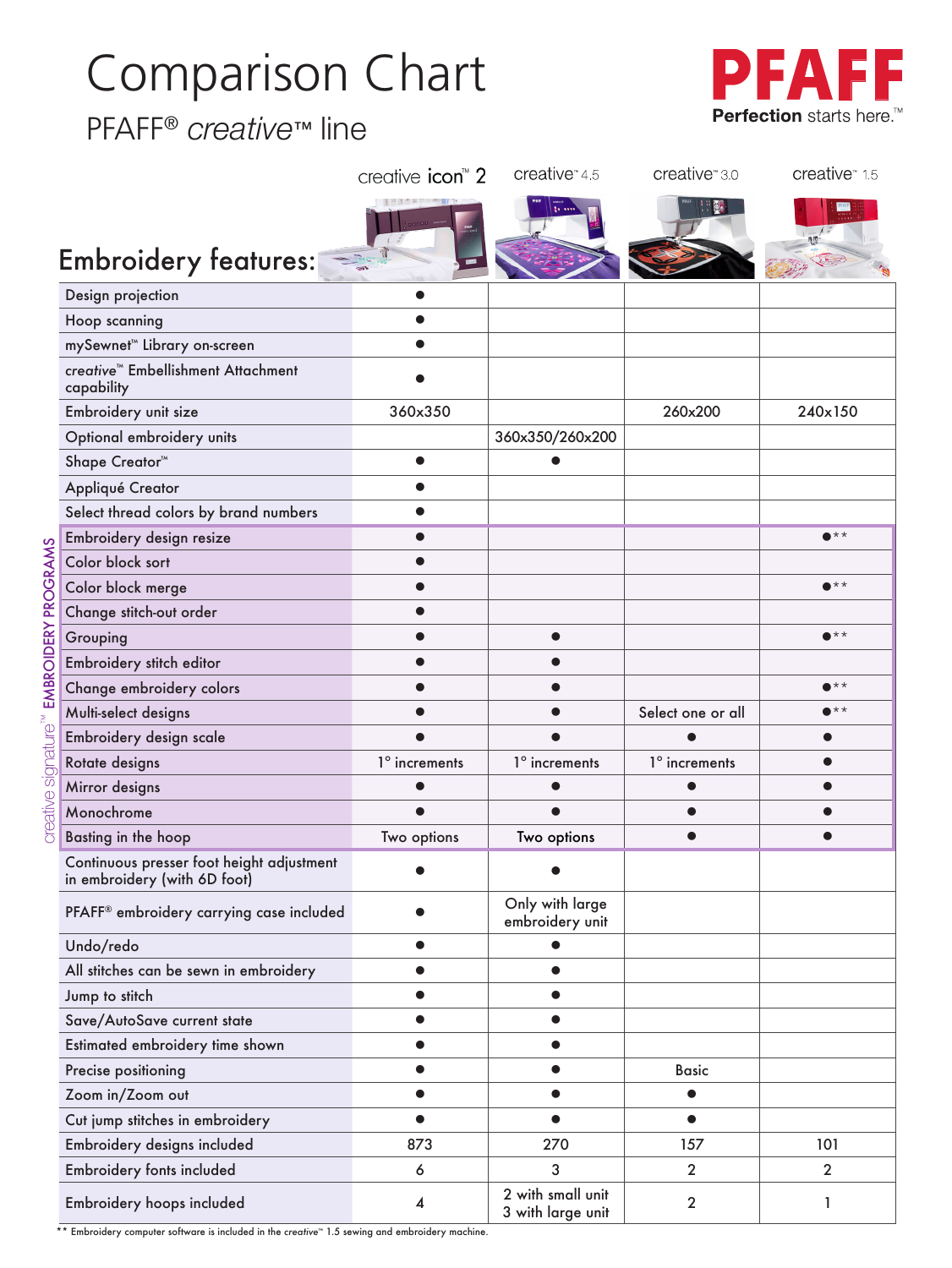# Comparison Chart

PFAFF® *creative*™ line

creative signature

SEWING PROGRAMS

™



|                                              | creative icon <sup>™</sup> 2  | $createive*4.5$ | creative <sup>*</sup> 3.0 | creative <sup>*</sup> 15 |
|----------------------------------------------|-------------------------------|-----------------|---------------------------|--------------------------|
|                                              |                               |                 |                           |                          |
|                                              |                               |                 |                           |                          |
| <b>Sewing features:</b>                      |                               |                 |                           |                          |
| Artificial Intelligence presser foot         |                               |                 |                           |                          |
| recognition                                  |                               |                 |                           |                          |
| Projection - stitch, grid, adjustable guides |                               |                 |                           |                          |
| Large sewing space                           | 310mm                         | 250mm           | 250mm                     | 200mm                    |
| The original IDT <sup>"</sup> system         | <b>Enhanced</b>               | $\bullet$       | $\bullet$                 |                          |
| Enhaced fabric feed system                   |                               |                 |                           |                          |
| A wide variety of beautiful stitches         | 806                           | 480             | 254                       | 150                      |
| Sewing fonts included                        | 6                             | 5               | 4                         | $\overline{2}$           |
| <b>Radiant stitches</b>                      | $\bullet$                     |                 |                           |                          |
| <b>Floating stitches</b>                     |                               |                 |                           |                          |
| Lace Edge stitches                           |                               |                 |                           |                          |
| Ribbon stitches                              | Triple, Double,<br>and Single | Single          |                           |                          |
| Maxi stitches                                |                               | $\bullet$       |                           |                          |
| <b>Stacking stitches</b>                     |                               |                 |                           |                          |
| Electronic knee-lift                         |                               |                 |                           |                          |
| Sew with embroidery unit on                  |                               | ●               |                           |                          |
| Automatic feed dog drop                      |                               |                 |                           |                          |
| Stitch Creator <sup>™</sup> feature          |                               |                 |                           |                          |
| Patchwork program                            |                               |                 |                           |                          |
| Single stitch program                        |                               |                 |                           |                          |
| Tapering on all 9mm decorative stitches      |                               |                 |                           |                          |
| Mirror image                                 |                               |                 |                           |                          |
| Stitch positioning                           |                               |                 |                           |                          |
| Automatic presser foot lift                  |                               |                 |                           |                          |
| Adjustable presser foot pressure             |                               |                 |                           |                          |
| Start/stop - sew without the foot control    |                               |                 |                           |                          |
| Needle up/down                               |                               |                 |                           |                          |
| Free-motion options                          | 4                             | 3               | 3                         | 1                        |
| Extra presser foot lift                      |                               |                 |                           |                          |
| Sequencing                                   |                               |                 |                           |                          |
| Program sequencing commands                  | ●                             | ●               | Δ                         |                          |
| Sensormatic one step buttonhole              |                               |                 |                           | One step<br>buttonhole   |
| Twin needle program                          |                               |                 |                           |                          |
| Stitch restart                               |                               |                 |                           |                          |
| Stitch width safety                          |                               |                 | $\bullet$                 |                          |
| Straight stitch needle plate sensor          |                               |                 |                           |                          |